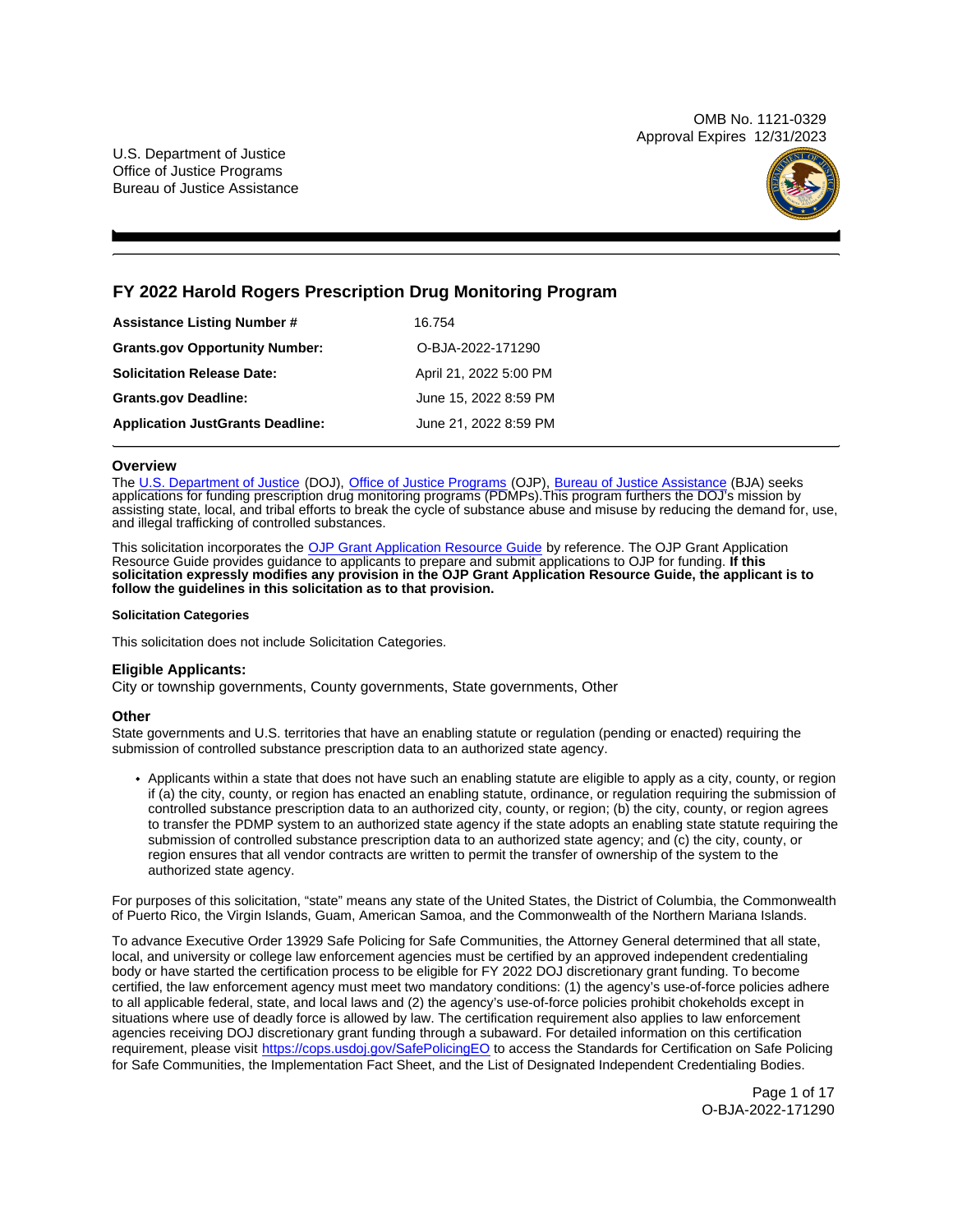<span id="page-1-0"></span>All recipients and subrecipients (including any for-profit organization) must forgo any profit or management fee.

BJA may elect to fund applications submitted under this FY 2022 solicitation in future fiscal years, dependent on, among other considerations, the merit of the applications and on the availability of appropriations.

## **Contact Information**

For technical assistance with submitting the Application for Federal Assistance standard form (SF)-424 and a Disclosure of Lobbying Activities form (SF-LLL) in [Grants.gov](https://Grants.gov), contact the [Grants.gov](https://Grants.gov) Customer Support Hotline at 800-518-4726, 606-545-5035, [Grants.gov Customer Support,](https://www.grants.gov/web/grants/support.html) or [support@grants.gov.](mailto:support@grants.gov) The [Grants.gov](https://Grants.gov) Support Hotline operates 24 hours a day, 7 days a week, except on federal holidays.

For technical assistance with submitting the **full application** in DOJ's Justice Grants System (JustGrants), contact the JustGrants Service Desk at 833-872-5175 or [JustGrants.Support@usdoj.gov.](mailto:JustGrants.Support@usdoj.gov) The JustGrants Service Desk operates 5 a.m. to 9 p.m. eastern time Monday–Friday and 9 a.m. to 5 p.m. Saturday, Sunday, and federal holidays.

For assistance with any other requirements of this solicitation, contact the OJP Response Center by telephone at 800-851-3420 or TTY: 301-240-6310 (hearing impaired only), or by email at [grants@ncjrs.gov.](mailto:grants@ncjrs.gov) The OJP Response Center hours of operation are 10:00 a.m. to 6:00 p.m., eastern time Monday–Friday, and 10:00 a.m. to 8:00 p.m. on the solicitation closing date.

#### **Submission Information**

Applications will be submitted to DOJ in two steps:

**Step 1:** The applicant must submit by the [Grants.gov](https://Grants.gov) deadline the required Application for Federal Assistance standard form (SF)-424 and a Disclosure of Lobbying Activities (SF-LLL) form when they register in [Grants.gov](https://Grants.gov)  at [https://www.grants.gov/web/grants/register.html.](https://www.grants.gov/web/grants/register.html) To register in [Grants.gov,](https://Grants.gov) the applicant will need to ensure that its System for Award Management (SAM) registration is current.

**Step 2:** The applicant must then submit the **full application,** including attachments, in JustGrants at [JustGrants.usdoj.gov.](https://justicegrants.usdoj.gov/) To be considered timely, the full application must be submitted in JustGrants by the JustGrants application deadline. OJP encourages applicants to review the "How to Apply" section in the [OJP](https://www.ojp.gov/funding/apply/ojp-grant-application-resource-guide#apply) [Grant Application Resource Guide](https://www.ojp.gov/funding/apply/ojp-grant-application-resource-guide#apply) and the [JustGrants website](https://justicegrants.usdoj.gov/news) for more information, resources, and training.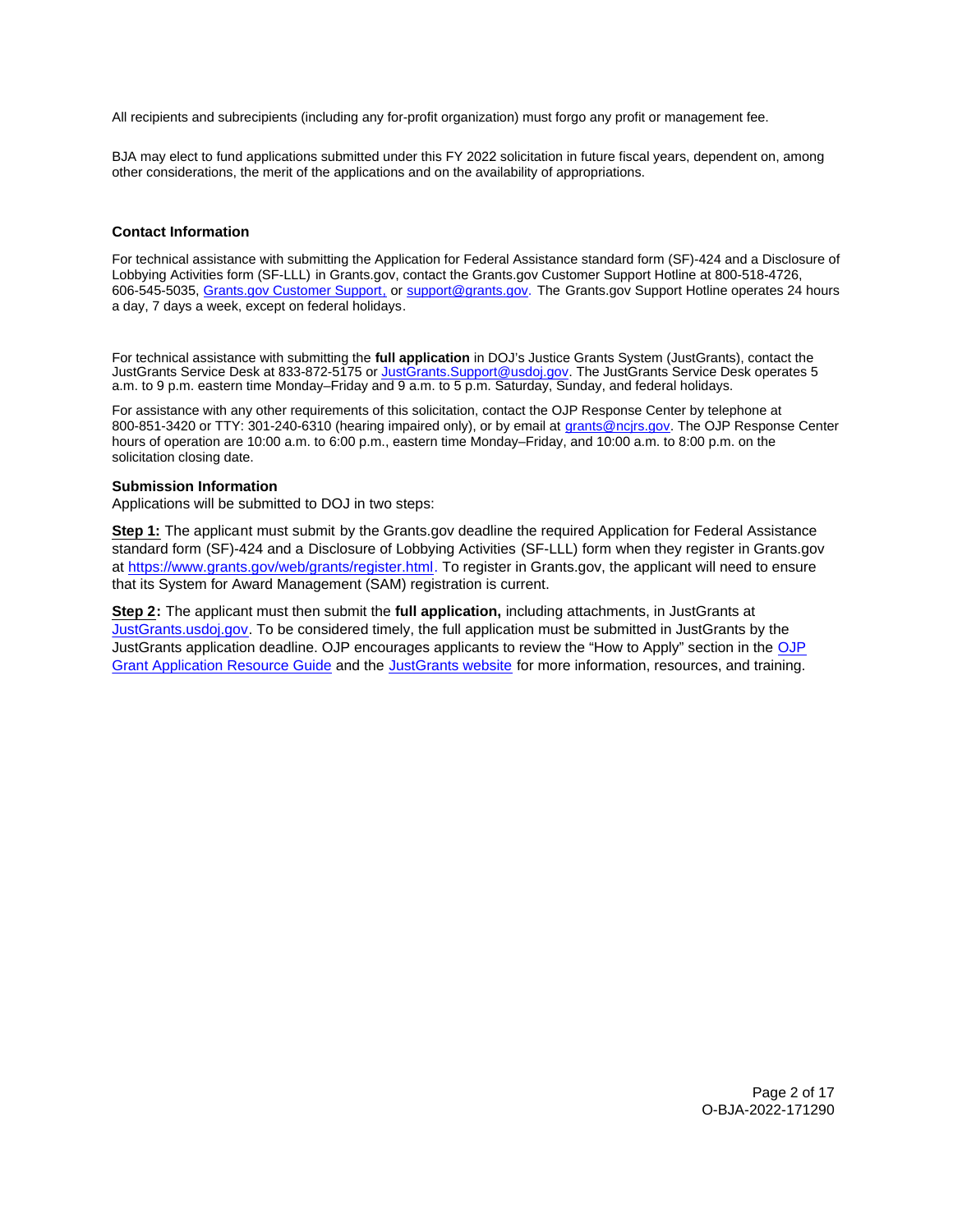# **Contents**

| <b>Contact Information</b>                                                                     | $\mathbf{2}$     |
|------------------------------------------------------------------------------------------------|------------------|
| <b>Program Description</b>                                                                     | 5                |
| Overview                                                                                       | 5                |
| <b>Statutory Authority</b>                                                                     | 5                |
| Specific Information                                                                           | 5                |
| Goals, Objectives, Deliverables, and Timeline                                                  | 5                |
| Evidence-Based Programs or Practices                                                           | 6                |
| Information Regarding Potential Evaluation of Programs and Activities                          | 6                |
| <b>Federal Award Information</b>                                                               | 6                |
| Awards, Amounts and Durations                                                                  | 6                |
| <b>Continuation Funding Intent</b>                                                             | 6                |
| <b>Availability of Funds</b>                                                                   | 6                |
| <b>Types of Awards</b>                                                                         | 6                |
| Financial Management and System of Internal Controls                                           | 6                |
| <b>Budget Information</b>                                                                      | $\overline{7}$   |
| Cost Sharing or Matching Requirement                                                           | 7                |
| Pre-agreement Costs (also known as Pre-award Costs)                                            | 7                |
| Limitation on Use of Award Funds for Employee Compensation: Waiver                             | 7                |
| Prior Approval, Planning, and Reporting of Conference/Meeting/Training Costs                   | $\overline{7}$   |
| Costs Associated with Language Assistance (if applicable)                                      | $\overline{7}$   |
| <b>Eligibility Information</b>                                                                 | $\overline{7}$   |
| Application and Submission Information                                                         | 7                |
| Information to Complete the Application for Federal Assistance (SF-424)                        | 8                |
| Standard Applicant Information (JustGrants 424 and General Agency Information)                 | 8                |
| Proposal Abstract                                                                              | 8                |
| <b>Proposal Narrative</b>                                                                      | 8                |
| Goals, Objectives, Deliverables, and Timeline                                                  | 9                |
| <b>Budget and Associated Documentation</b>                                                     | 9                |
| Budget Worksheet and Budget Narrative (Web-based Form)                                         | 9                |
| Indirect Cost Rate Agreement (if applicable)                                                   | $\boldsymbol{9}$ |
| Financial Management Questionnaire (including applicant disclosure of high-risk status)        | 9                |
| Disclosure of Process Related to Executive Compensation                                        | 10               |
| <b>Additional Application Components</b>                                                       | 10               |
| <b>Curriculum Vitae or Resumes</b>                                                             | 10               |
| <b>Tribal Authorizing Resolution</b>                                                           | 10               |
| <b>Timeline Form</b>                                                                           | 10               |
| Letters of Support                                                                             | 10               |
| Research and Evaluation Independence and Integrity Statement                                   | 10               |
| Letter Affirming Assurances and Relevant Legislation and Memorandum of Understanding or Inter- |                  |
| Local Agreements                                                                               | 10               |
| Documentation of Proposed Subrecipients and Procurement Contracts                              | 10               |
| <b>Disclosures and Assurances</b>                                                              | 10               |
| Disclosure of Lobbying Activities                                                              | 10               |
| <b>DOJ Certified Standard Assurances</b>                                                       | 11               |
| Applicant Disclosure of Duplication in Cost Items                                              | 11               |
| DOJ Certifications Regarding Lobbying; Debarment, Suspension and Other Responsibility Matters; |                  |
| and Drug-Free Workplace Requirements                                                           | 11               |

Page 3 of 17 O-BJA-2022-171290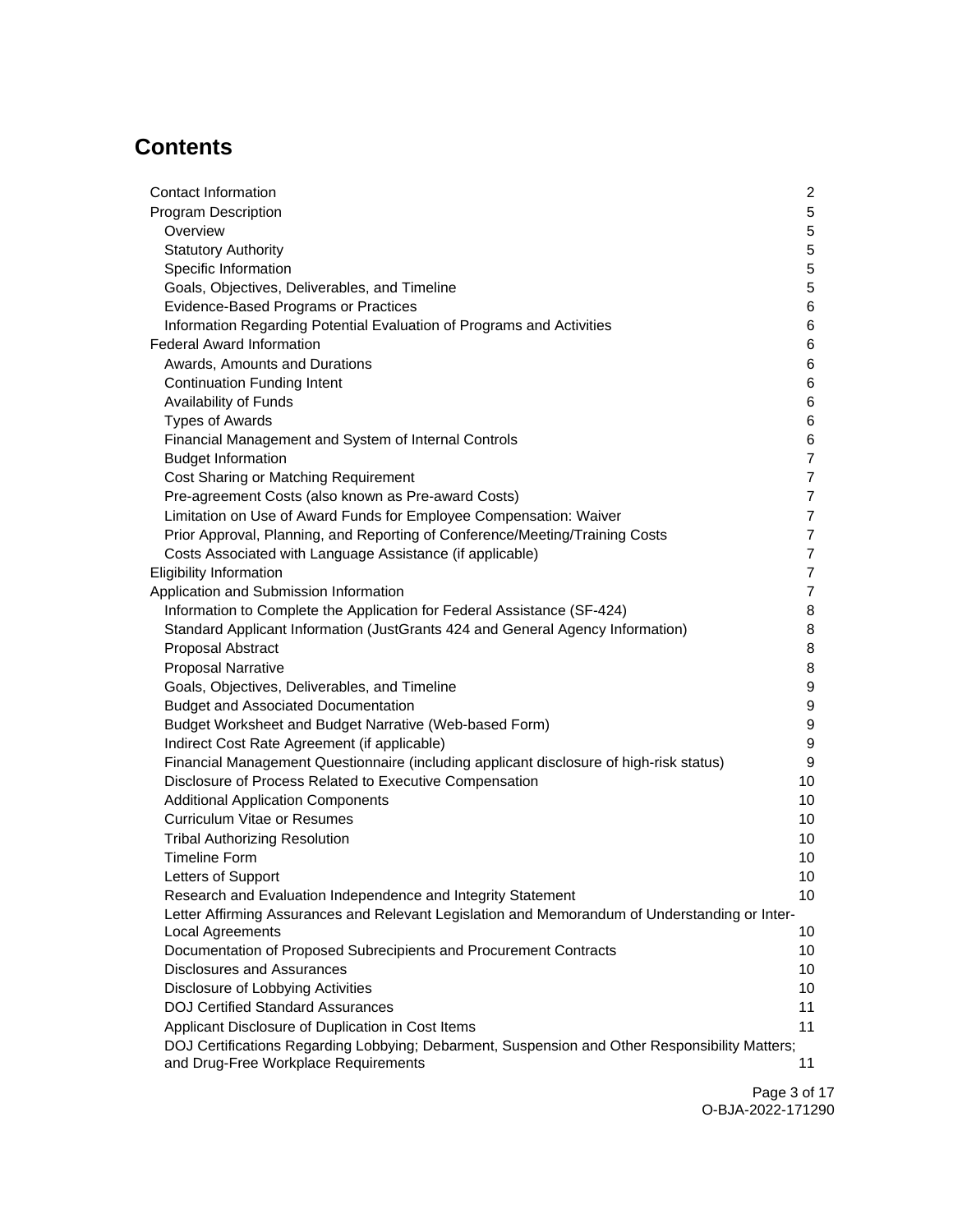| Applicant Disclosure and Justification - DOJ High Risk Grantees (if applicable)     |                 |
|-------------------------------------------------------------------------------------|-----------------|
| How to Apply                                                                        | 11              |
| Submission Dates and Time                                                           | 11              |
| Application Review Information                                                      | 12              |
| <b>Review Criteria</b>                                                              | 12              |
| <b>Review Process</b>                                                               | 12 <sup>2</sup> |
| <b>Federal Award Administration Information</b>                                     | 13              |
| <b>Federal Award Notices</b>                                                        | 13              |
| Administrative, National Policy, and Other Legal Requirements                       | 13              |
| Information Technology (IT) Security Clauses                                        | 13              |
| General Information about Post-Federal Award Reporting Requirements                 | 13              |
| Federal Awarding Agency Contact(s)                                                  | 14              |
| Other Information                                                                   | 14              |
| Freedom of Information and Privacy Act (5 U.S.C. 552 and 5 U.S.C. 552a)             | 14              |
| Provide Feedback to OJP                                                             | 14              |
| <b>Performance Measures</b>                                                         | 14              |
| <b>Application Checklist</b>                                                        | 14              |
| Appendix A: Applicant Documentation of Proposed Subrecipients/Procurement Contracts | 17              |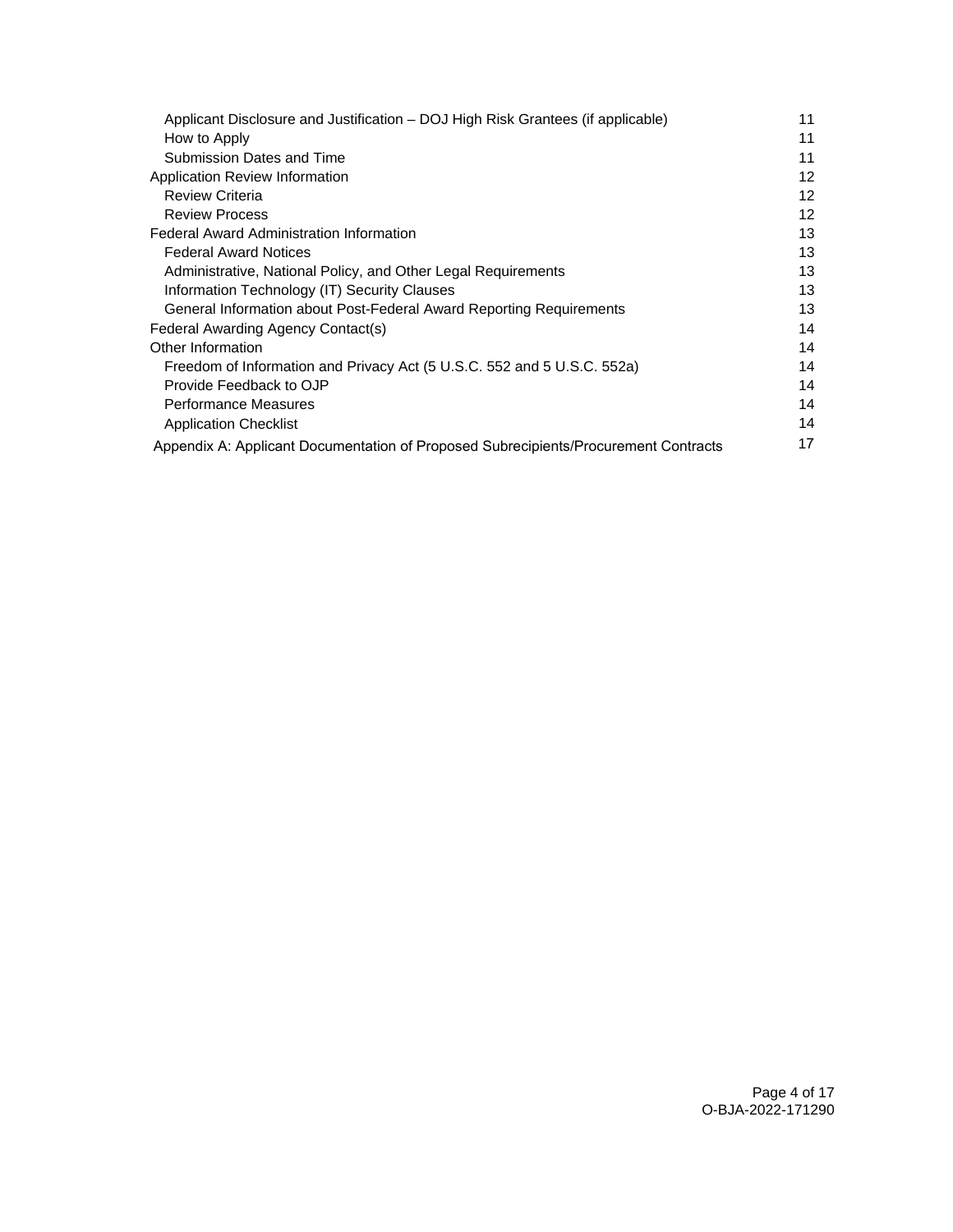# <span id="page-4-0"></span>**Program Description**

## **Overview**

OJP is committed to advancing work that promotes civil rights and racial equity, increases access to justice, supports crime victims and individuals impacted by the justice system, strengthens community safety and protects the public from crime and evolving threats, and builds trust between law enforcement and the community. The Harold Rogers Prescription Drug Monitoring Program (PDMP) enhances the capacity of regulatory and law enforcement agencies and public health officials to collect and analyze controlled substance prescription data and other scheduled chemical products through a centralized database administered by an authorized agency.

#### **Statutory Authority**

Any awards under this solicitation would be made under the Department of Justice Appropriations Act, 2022 (Pub. L. No. 117-103, 136 Stat. 49, 127).

#### **Specific Information**

The Harold Rogers PDMP strengthens states' and territories' ability to plan, implement, or enhance their PDMPs by accommodating local decision making based on state laws and preferences, while encouraging the replication of promising practices.

#### **Goals, Objectives, Deliverables, and Timeline**

#### **Goals**

The goal of the Harold Rogers PDMP is to support state and local governments in detecting and preventing the diversion and abuse/misuse of pharmaceutically controlled substances such as opioids and other prescription drugs.

#### **Objectives**

The objectives of the Harold Rogers PDMP are to:

- Enhance a PDMP system.
- Improve the exchange of information and collection of data on prescriptions and other scheduled chemical products among states.
- Provide a training program for system users.
- Disseminate educational materials.
- Support collaborations among law enforcement, prosecutors, public health officials, treatment providers, and/or drug courts.
- Support electronic information sharing among states in compliance with the Prescription Monitoring Information Exchange (PMIX) National Architecture.
- Support monitoring to schedules II, III, IV, and V.
- Improve the quality and accuracy of PDMP data.
- Enhance the capacity to provide unsolicited reports of controlled substance prescribing to authorized individuals or entities.
- Improve the efficiency and effectiveness of PDMPs or specific PDMP initiatives.

In addition to supporting the implementation and enhancement of PDMPs, funding can support bidirectional, standardsbased PDMP-integration efforts with other health information technology systems such as electronic health records (EHRs), pharmacy dispensing software (PDS) systems, health information exchanges (HIEs), the eHealth Exchange, federally operated and tribally operated health care facilities, Veterans Administration-operated health care facilities, and other systems that are essential to promoting safe and responsible prescribing, while also assuring appropriate pain care.

#### **Deliverables**

Award recipients will be expected to ensure that their PDMP systems have the capacity to exchange data with other PDMP systems via the RxCheck hub. Applicants that are not already actively connected to the RxCheck hub may include the cost of connecting, if any, in their budget requests. Additional information about this requirement may be found at: [https://www.pdmpassist.org/pdf/resources/COSSAP\\_PDMP\\_SpecialConditions.pdf.](https://www.pdmpassist.org/pdf/resources/COSSAP_PDMP_SpecialConditions.pdf)

> Page 5 of 17 O-BJA-2022-171290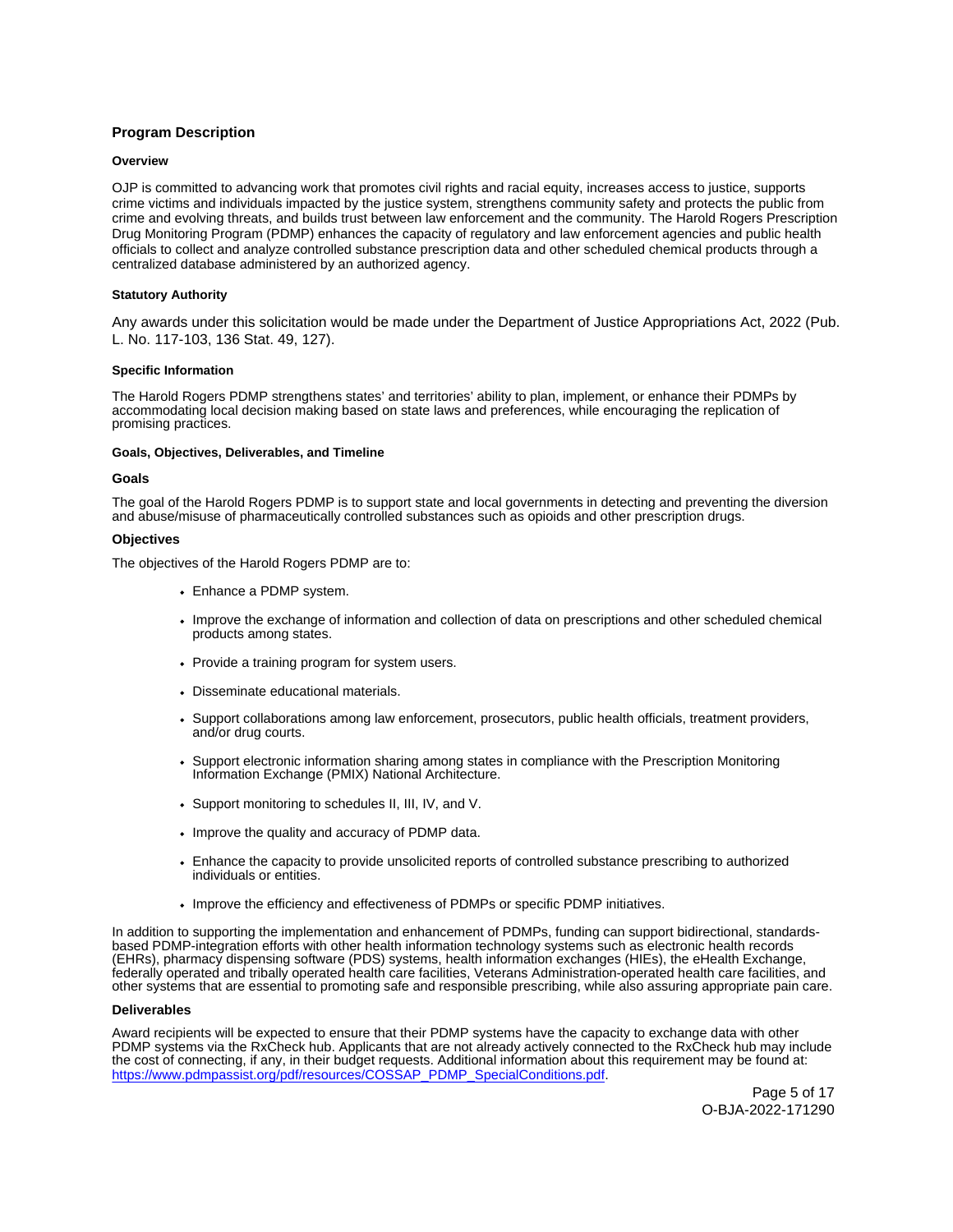<span id="page-5-0"></span>The Goals, Objectives, and Deliverables are directly related to the performance measures that show the completed work's results, as discussed in the "Application and Submission Information" section.

#### **Evidence-Based Programs or Practices**

OJP strongly encourages the use of data and evidence in policymaking and program development for criminal justice, juvenile justice, and crime victim services. For additional information and resources on evidence-based programs or practices, see the [OJP Grant Application Resource Guide.](https://www.ojp.gov/funding/apply/ojp-grant-application-resource-guide#evidence-based)

#### **Information Regarding Potential Evaluation of Programs and Activities**

OJP may conduct or support an evaluation of the programs and activities funded under this solicitation. For additional information, see the [OJP Grant Application Resource Guide](https://www.ojp.gov/funding/apply/ojp-grant-application-resource-guide#potential-evaluation) section entitled "Information Regarding Potential Evaluation of Programs and Activities."

## **Federal Award Information**

#### **Solicitation Categories**

This solicitation does not include Solicitation Categories.

**Awards, Amounts and Durations** 

20 \$[1,400,000.00](https://1,400,000.00)

**Anticipated Number of Awards Anticipated Maximum Dollar Amount of Awards** 

**Period of Performance Start Date**  Period of Performance Duration (Months) 10/1/22 12:00 AM 36

**Anticipated Total Amount to be Awarded Under Solicitation**  [\\$26,000,000.00](https://26,000,000.00) 

#### **Continuation Funding Intent**

BJA may, in certain cases, provide additional funding in future years to awards made under this solicitation through continuation awards. OJP will consider, among other factors, OJP's strategic priorities, a recipient's overall management of the award, and the award-funded work's progress, when making continuation award decisions.

## **Availability of Funds**

This solicitation, and awards (if any are made) under this solicitation, are subject to the availability of appropriated funds and to any modifications or additional requirements that may be imposed by the agency or by law. In addition, nothing in this solicitation is intended to, and does not, create any right or benefit, substantive or procedural, enforceable at law or in equity by any party against the United States, its departments, agencies, or entities, its officers, employees, or agents, or any other person.

## **Types of Awards**

BJA expects to make awards under this solicitation as grants. See the "Administrative, National Policy, and Other Legal Requirements" section of the [OJP Grant Application Resource Guide](https://www.ojp.gov/funding/apply/ojp-grant-application-resource-guide#administrative) for a brief discussion of important statutes, regulations, and award conditions that apply to many (or in some cases, all) OJP grants.

## **Financial Management and System of Internal Controls**

Award recipients and subrecipients (including recipients or subrecipients that are pass-through entities) must, as described in the Part 200 Uniform Requirements as set out at 2 C.F.R. 200.303, comply with standards for financial and program management. See the [OJP Grant Application Resource Guide](https://www.ojp.gov/funding/apply/ojp-grant-application-resource-guide#fm-internal-controls) for additional information.

> Page 6 of 17 O-BJA-2022-171290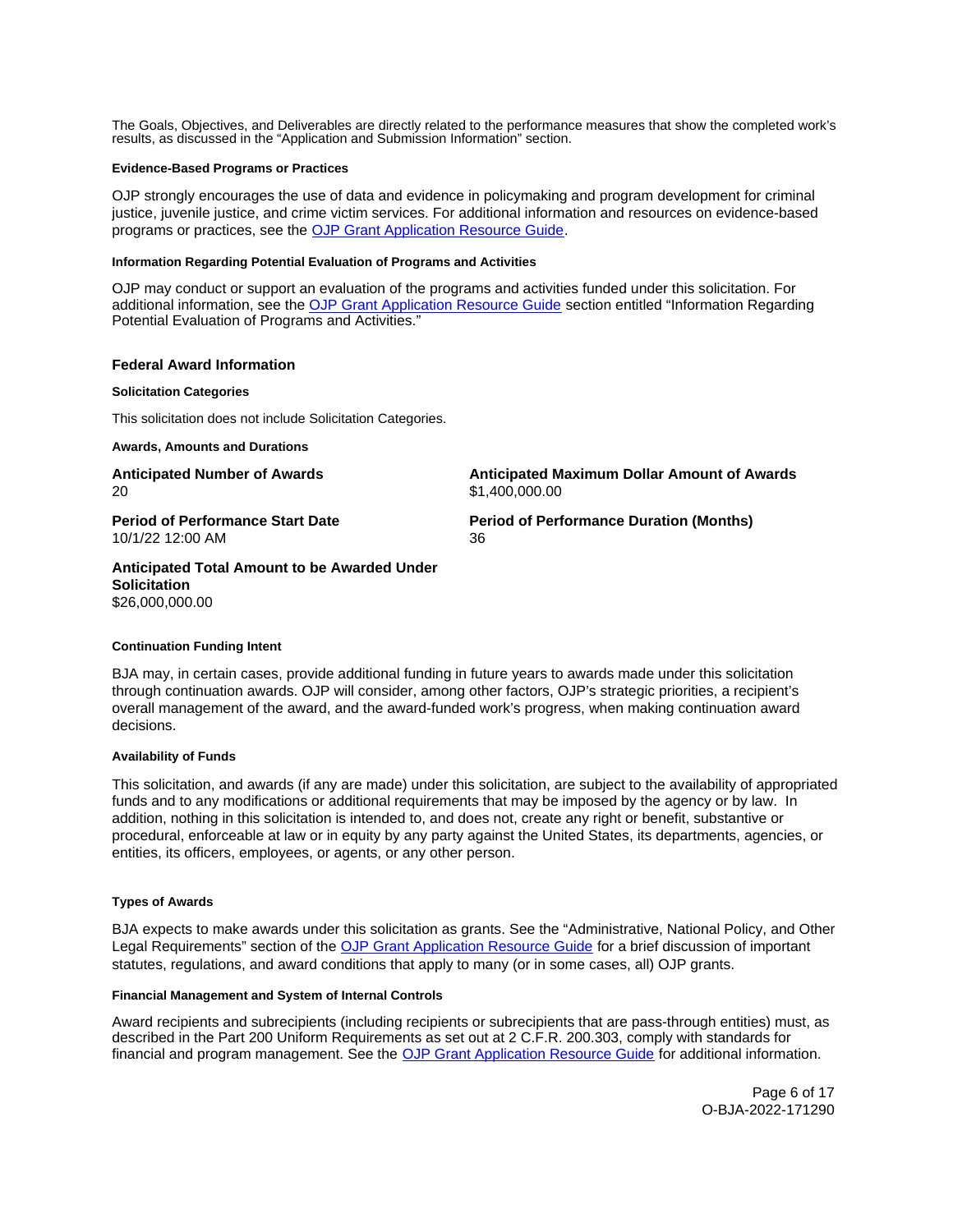#### <span id="page-6-0"></span>**Budget Information**

("Technological Enhancements") are increasingly used to augment crime reduction strategies and efforts. Care must be taken to assess and address any potential harm that could be activated by these solutions to ensure privacy, civil rights, and civil liberties are protected. Applicants proposing to utilize grant funds to support technological enhancements directly or via training and technical assistance may receive priority consideration if their proposal addresses the tenants of digital trust such as:

- How the technology will be carefully implemented through training of personnel and the setting and enforcement of policies governing its use to ensure that it contributes to positive outcomes for public safety, the community, and/or the criminal justice system.
- How the applicant will safeguard privacy, civil rights, and civil liberties throughout the duration of the project period.

The use of BJA grant funds for unmanned aircraft systems (UAS), including unmanned aircraft vehicles (UAV), and all accompanying accessories to support UAS or UAV, is unallowable.

#### **Cost Sharing or Matching Requirement**

This solicitation does not require a match.

## **Pre-agreement Costs (also known as Pre-award Costs)**

See the [OJP Grant Application Resource Guide](https://www.ojp.gov/funding/apply/ojp-grant-application-resource-guide#pre-agreement-costs) information on Pre-agreement Costs (also known as Pre-award Costs).

#### **Limitation on Use of Award Funds for Employee Compensation: Waiver**

See the [OJP Grant Application Resource Guide](https://www.ojp.gov/funding/apply/ojp-grant-application-resource-guide#limitation-use-award) information on the Limitation on Use of Award Funds for Employee Compensation; Waiver.

#### **Prior Approval, Planning, and Reporting of Conference/Meeting/Training Costs**

See the [OJP Grant Application Resource Guide](https://www.ojp.gov/funding/apply/ojp-grant-application-resource-guide#prior-approval) for information on Prior Approval, Planning, and Reporting of Conference/Meeting/Training Costs.

## **Costs Associated with Language Assistance (if applicable)**

See the [OJP Grant Application Resource Guide](https://www.ojp.gov/funding/apply/ojp-grant-application-resource-guide#costs-associated) for information on Costs Associated with Language Assistance.

## **Eligibility Information**

For eligibility information, see the solicitation cover page.

For information on cost sharing or match requirements, see the "Federal Award Information" section.

## **Application and Submission Information**

The following application elements **must** be included in the application to meet the basic minimum requirements to advance to peer review and receive consideration for funding:

- Proposal Abstract
- Proposal Narrative
- Budget Worksheet and Budget Narrative (Web-based Form) (The web-based form includes the budget details and the budget narrative.)

See the "Application Elements and Formatting Instructions" section of the [OJP Grant Application Resource Guide](https://www.ojp.gov/funding/apply/ojp-grant-application-resource-guide#application-elements)  for information on what happens to an application that does not contain all the specified elements or is nonresponsive to the scope of the solicitation.

> Page 7 of 17 O-BJA-2022-171290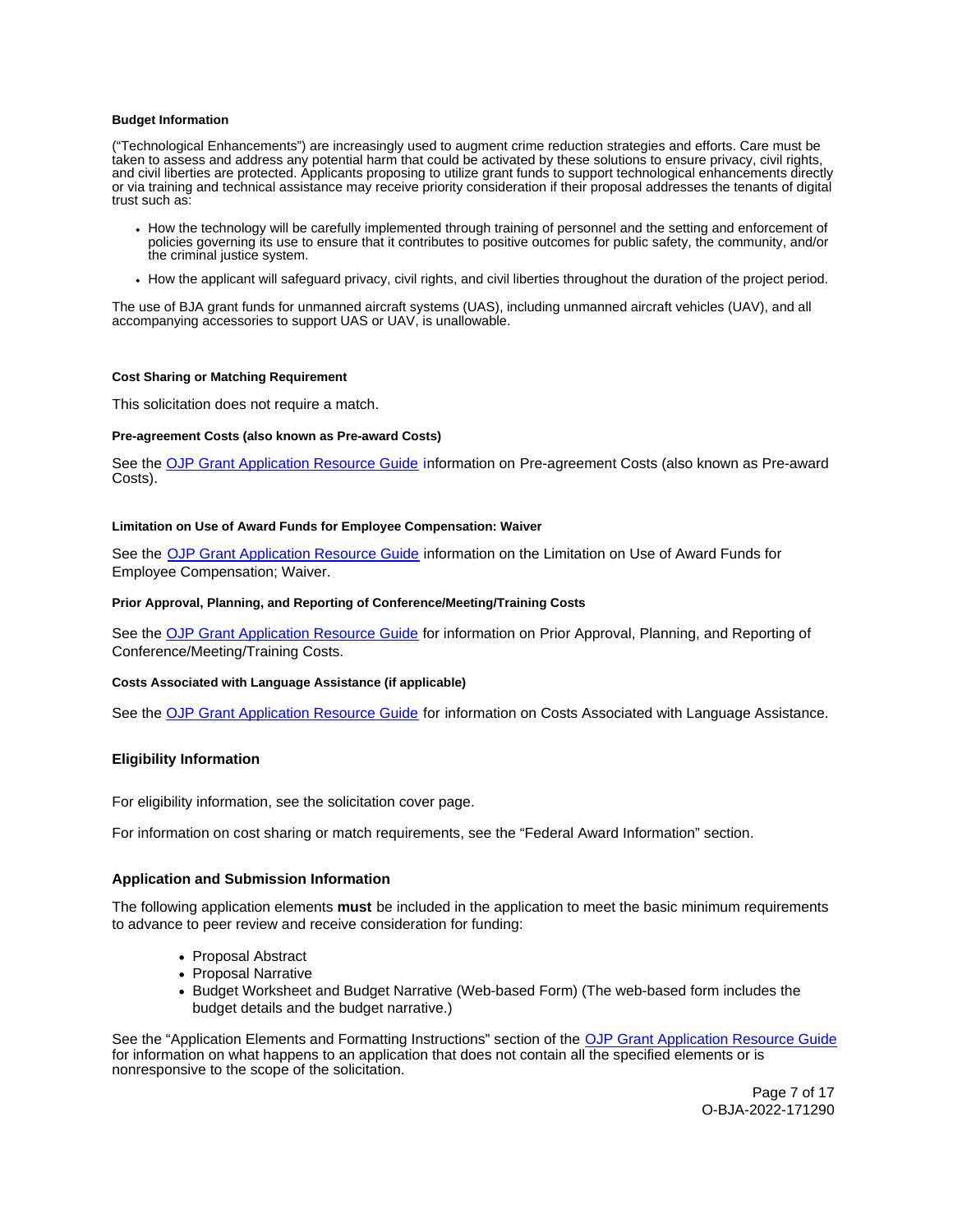#### <span id="page-7-0"></span>**Information to Complete the Application for Federal Assistance (SF-424)**

The SF-424 must be submitted in [Grants.gov](https://Grants.gov). It is a required standard form used as a cover sheet for submission of preapplications, applications, and related information. See the [OJP Grant Application Resource Guide](https://www.ojp.gov/funding/apply/ojp-grant-application-resource-guide#complete-application) for additional information on completing the SF-424.

In Section 8F of the SF-424, please include the name and contact information of the individual **who will complete the application in JustGrants**. JustGrants will use this information (email address) to assign the application to this user in JustGrants.

**Intergovernmental Review:** This solicitation ("funding opportunity") **is not** subject to [Executive Order \(E.O.\) 12372.](https://www.archives.gov/federal-register/codification/executive-order/12372.html) (In completing the SF-424, an applicant is to answer question 19 by selecting "Program is not covered by E.O. 12372.")

#### **Standard Applicant Information (JustGrants 424 and General Agency Information)**

The Standard Applicant Information section of the JustGrants application is pre-populated with the SF-424 data submitted in [Grants.gov](https://Grants.gov). The applicant will need to review the Standard Applicant Information in JustGrants and make edits as needed. Within this section, the applicant will need to: add zip codes for areas affected by the project; confirm its Authorized Representative; and verify and confirm the organization's unique entity identifier, legal name, and address.

#### **Proposal Abstract**

A proposal abstract (no more than 400 words) summarizing the proposed project, including the purpose of the project, primary activities, expected outcomes, the service area, intended beneficiaries and subrecipients (if known), will be completed in the JustGrants web-based form. This abstract should be written in the third person and will be made publicly available on the OJP website if the project is awarded.

#### **Proposal Narrative**

The proposal narrative should be submitted as an attachment in JustGrants. The attached document should be double-spaced, using a standard 12-point font; have no less than 1-inch margins; and should not exceed 15 pages. Pages should be numbered and submitted as an attachment. If the proposal narrative fails to comply with these length restrictions, BJA may consider such noncompliance in final award decision.

The following sections must be included as part of the proposal narrative:

## a. Description of the Issue

- Describe how the applicant's plan to enhance the PDMP fits into existing state substance misuse prevention or intervention strategies.
- Provide any relevant data on prescription drug misuse rates in the applicant jurisdiction, PDMP utilization data (if available), along with any other data that shed light on the identified problem and how they may inform project objectives and performance targets.
- Describe the current status of electronic health record/health information exchange integration or other health systems integration, if applicable, in the applicant's state.
- Explain the inability to fund the proposed program without federal assistance and describe any existing funding or resources that are being leveraged to support the proposed program.

#### b. Project Design and Implementation

- Describe in detail the proposed PDMP enhancement. Address in detail how the applicant proposes to undertake and accomplish the objectives and deliverables.
- Describe any potential barriers to implementing the program and the strategies that will be used to overcome those barriers.
- Include a timeline/project plan that identifies the major tasks and deliverables of the proposed program, expected completion dates, and who is responsible for each activity.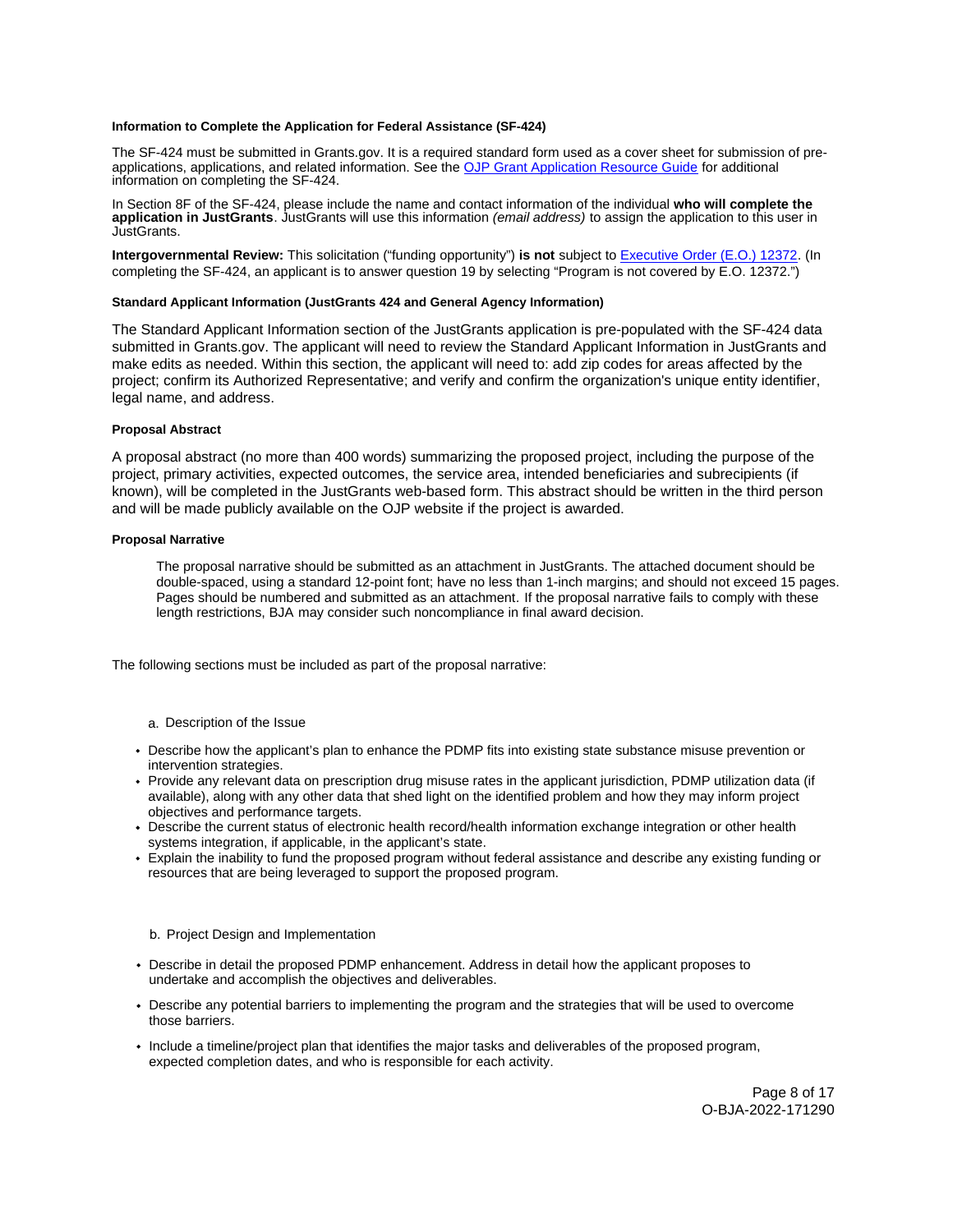- <span id="page-8-0"></span>c. Capabilities and Competencies
- Describe the management structure and staffing, specifically identifying the key person (or people) responsible for carrying out program or project activities.
- Identify each partner agency that has demonstrated commitment to this effort via an interagency agreement or letter of support. Discuss any previous collaboration that occurred that will help to achieve the objectives. Explain existing partnership agreements.

d. Plan for Collecting the Data Required for this Solicitation's Performance Measures

- Describe who will be responsible for collecting and reporting the required performance measures and how data will be collected.
- List any additional performance measures that will be used to assess the project's effectiveness and the process for collecting the information, including who will be responsible and how data will be collected.

Note: Applicants are **not** required to submit performance data with the application. Rather, performance measure information is included as an alert that successful applicants will be required to submit performance data as part of each award's reporting requirements.

OJP will require each successful applicant to submit regular performance data that show the completed work's results. The performance data directly relate to the goals, objectives, and deliverables identified in the "Goals, Objectives, and Deliverables" discussion. Applicants can visit OJP's performance measurement page at [www.ojp.gov/performance](https://www.ojp.gov/performance) for an overview of performance measurement activities at OJP.

A list of performance measure questions for this program can be found at [https://bja.ojp.gov/sites/g/files/xyckuh186/files/media/document/PDMP-Performance-Measures.pdf.](https://bja.ojp.gov/sites/g/files/xyckuh186/files/media/document/PDMP-Performance-Measures.pdf)

BJA will require award recipients to submit performance measure data in in the Performance Management Tool, and separately submit a semi-annual performance report in JustGrants. BJA will provide further guidance on the post-award submission process, if selected for award. Further information about performance measures can be found at [https://www.cossapresources.org/Program/SiteGrants/Grantee/Management.](https://www.cossapresources.org/Program/SiteGrants/Grantee/Management)

# **Note on Project Evaluations**

An applicant that proposes to use award funds through this solicitation to conduct project evaluations must follow the guidance in the "Note on Project Evaluations" section in the [OJP Grant Application Resource Guide.](https://www.ojp.gov/funding/apply/ojp-grant-application-resource-guide#project-evaluations)

## **Goals, Objectives, Deliverables, and Timeline**

The applicant will submit the PDMP goals, objectives, and deliverables in the JustGrants web-based form.

#### **Budget and Associated Documentation**

## **Budget Worksheet and Budget Narrative (Web-based Form)**

The applicant will complete the JustGrants web-based budget form. See the [OJP Grant Application Resource Guide](https://www.ojp.gov/funding/apply/ojp-grant-application-resource-guide#budget-prep) for additional information.

## **Indirect Cost Rate Agreement (if applicable)**

The applicant will submit its indirect cost rate agreement by uploading it as an attachment in JustGrants. See the [OJP Grant Application Resource Guide](https://www.ojp.gov/funding/apply/ojp-grant-application-resource-guide#indirect-cost) for additional information.

## **Financial Management Questionnaire (including applicant disclosure of high-risk status)**

The applicant will download the questionnaire, complete it, and submit it by uploading it as an attachment in

Page 9 of 17 O-BJA-2022-171290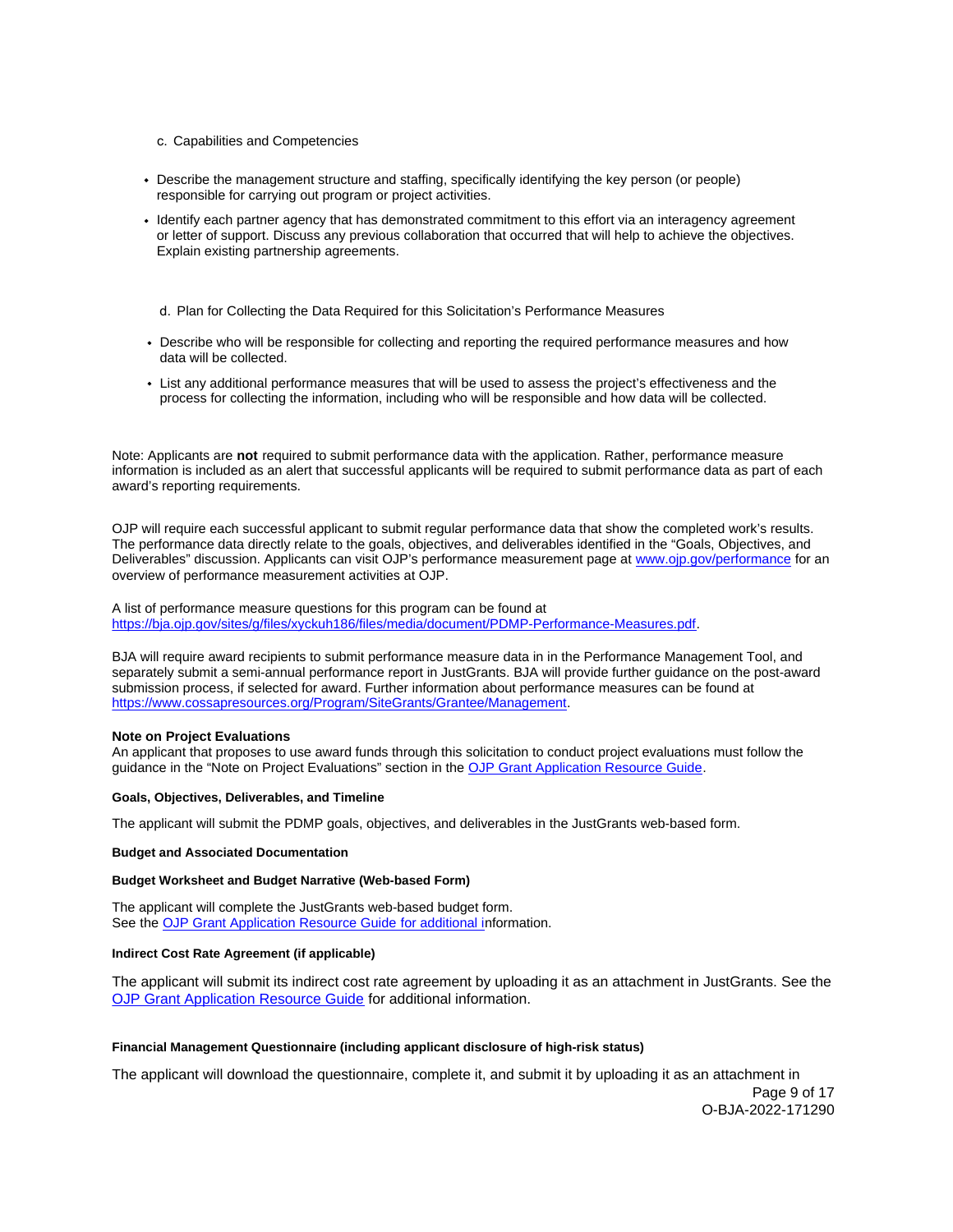<span id="page-9-0"></span>JustGrants. See the [OJP Grant Application Resource Guide](https://www.ojp.gov/funding/apply/ojp-grant-application-resource-guide#fm-internal-controls-questionnaire) for the link to the questionnaire and additional information.

#### **Disclosure of Process Related to Executive Compensation**

If applicable, the applicant will submit a description of the process used to determine executive compensation by uploading the document as an attachment in JustGrants. See the "Application Attachments" section of the [OJP Grant Application](https://www.ojp.gov/funding/apply/ojp-grant-application-resource-guide#disclosure-process-executive) [Resource Guide](https://www.ojp.gov/funding/apply/ojp-grant-application-resource-guide#disclosure-process-executive) for information.

#### **Additional Application Components**

Applicants will attach the additional requested documentation in JustGrants.

#### **Curriculum Vitae or Resumes**

Applicants may combine position descriptions and résumés into a single document. Applicants will submit the résumés by uploading the document as an attachment in JustGrants.

## **Tribal Authorizing Resolution**

An application in response to this solicitation may require inclusion of tribal authorizing documentation as an attachment. If applicable, the applicant will submit the tribal authorizing documentation by uploading it as an attachment in JustGrants. See the [OJP Grant Application Resource Guide](https://www.ojp.gov/funding/apply/ojp-grant-application-resource-guide#tribal-authorizing-resolution) for information on tribal authorizing resolutions.

#### **Timeline Form**

Provide a timeline indicating roughly when key activities or program milestones are to be accomplished as described under "Project Design and Implementation." Applicants will submit the timeline by uploading the document as an attachment in JustGrants.

#### **Letters of Support**

Include letters of support from relevant project partners (if applicable).

## **Research and Evaluation Independence and Integrity Statement**

If an application proposes research (including research and development) and/or evaluation, the applicant must demonstrate research/evaluation independence and integrity, including appropriate safeguards, before it may receive award funds. The applicant will submit documentation of its research and evaluation independence and integrity by uploading it as an attachment in JustGrants. For additional information, see the [OJP Grant Application](https://www.ojp.gov/funding/apply/ojp-grant-application-resource-guide#research-evaluation) [Resource Guide.](https://www.ojp.gov/funding/apply/ojp-grant-application-resource-guide#research-evaluation)

#### **Letter Affirming Assurances and Relevant Legislation and Memorandum of Understanding or Inter-Local Agreements**

Include a letter affirming assurances and relevant legislation and a memorandum of understanding or inter-local agreements (if applicable).

#### **Documentation of Proposed Subrecipients and Procurement Contracts**

Complete Appendix A to indicate proposed subrecipients and procurement contracts, including the name, organizational affiliation, and city and state of the proposed subrecipient entity. Applicants will submit Appendix A by uploading the document as an attachment in JustGrants.

## **Disclosures and Assurances**

The applicant will address the following disclosures and assurances.

#### **Disclosure of Lobbying Activities**

Complete and submit the SF-LLL in [Grants.gov](https://Grants.gov). See the [OJP Grant Application Resource Guide](https://www.ojp.gov/funding/apply/ojp-grant-application-resource-guide#disclosure-lobby) for additional information.

> Page 10 of 17 O-BJA-2022-171290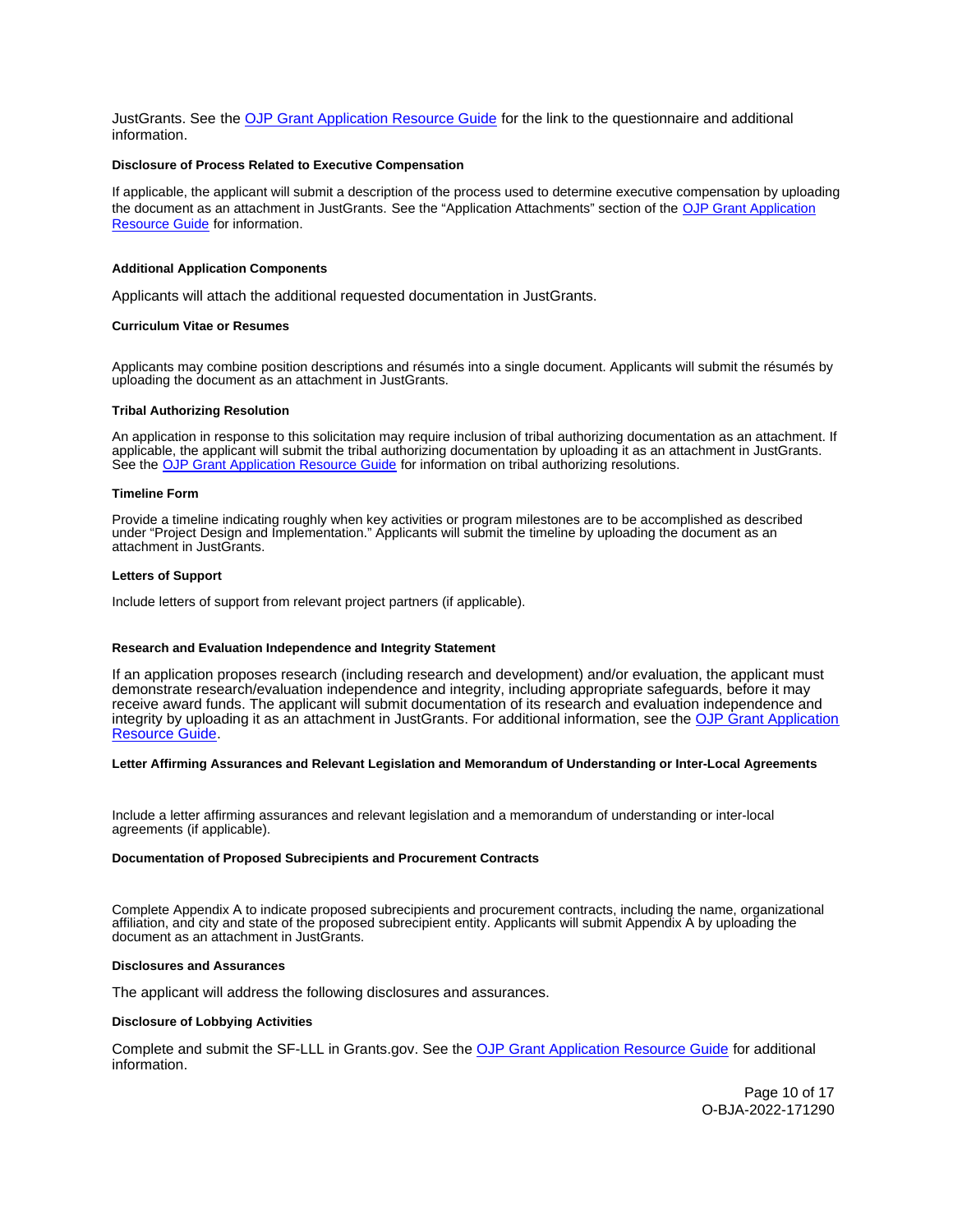## <span id="page-10-0"></span>**DOJ Certified Standard Assurances**

Review and accept the DOJ Certified Standard Assurances in JustGrants. See the [OJP Grant Application Resource](https://www.ojp.gov/funding/apply/ojp-grant-application-resource-guide#administrative)  [Guide](https://www.ojp.gov/funding/apply/ojp-grant-application-resource-guide#administrative) for additional information.

## **Applicant Disclosure of Duplication in Cost Items**

Complete the JustGrants web-based Applicant Disclosure of Duplication in Cost Items form. See the [OJP Grant](https://www.ojp.gov/funding/apply/ojp-grant-application-resource-guide#applicant-disclosure-pending-applications) [Application Resource Guide](https://www.ojp.gov/funding/apply/ojp-grant-application-resource-guide#applicant-disclosure-pending-applications) for additional information.

## **DOJ Certifications Regarding Lobbying; Debarment, Suspension and Other Responsibility Matters; and Drug-Free Workplace Requirements**

Review and accept the DOJ Certified Certifications Regarding Lobbying; Debarment, Suspension and Other Responsibility Matters; Drug-Free Workplace Requirements; Law Enforcement and Community Policing in JustGrants. See the [OJP Grant Application Resource Guide f](https://www.ojp.gov/funding/apply/ojp-grant-application-resource-guide#administrative)or additional information.

## **Applicant Disclosure and Justification – DOJ High Risk Grantees (if applicable)**

If applicable, submit the DOJ High Risk Disclosure and Justification as an attachment in JustGrants. A DOJ High Risk Grantee is an award recipient that has received a DOJ High Risk designation based on a documented history of unsatisfactory performance, financial instability, management system or other internal control deficiencies, or noncompliance with award terms and conditions on prior awards, or is otherwise not responsible. See the [OJP Grant](https://www.ojp.gov/funding/apply/ojp-grant-application-resource-guide#applicant-disclosure-justification)  [Application Resource Guide](https://www.ojp.gov/funding/apply/ojp-grant-application-resource-guide#applicant-disclosure-justification) for additional information.

#### **How to Apply**

Step 1: The applicant must submit the **SF-424** and **SF-LLL** in [Grants.gov](https://Grants.gov) at [https://www.grants.gov/web/grants/register.html.](https://www.grants.gov/web/grants/register.html)

Step 2: The applicant must then submit the **full application,** including attachments, in JustGrants in [JustGrants.usdoj.gov](https://justicegrants.usdoj.gov/).

For additional information, see the "How to Apply" section in the [OJP Grant Application Resource Guide](https://www.ojp.gov/funding/apply/ojp-grant-application-resource-guide#apply) and the [DOJ Application Submission Checklist.](https://justicegrants.usdoj.gov/sites/g/files/xyckuh296/files/media/document/appln-submission-checklist.pdf) 

#### **Submission Dates and Time**

The **SF-424 and the SF-LLL** must be submitted in [Grants.gov](https://Grants.gov) by 8:59 PM ET on June 15, 2022.

The **full application** must be submitted in JustGrants by 8:59 PM ET on June 21, 2022.

OJP urges applicants to submit their [Grants.gov](https://Grants.gov) and JustGrants submissions prior to the due dates to allow sufficient time to correct errors and resubmit by the submission deadlines if a rejection notification is received. To be considered timely, the **full application** must be submitted in JustGrants by the JustGrants application deadline.

#### **Experiencing Unforeseen Technical Issues**

An applicant that experiences unforeseen SAM.gov, [Grants.gov](https://Grants.gov), or JustGrants technical issues beyond its control that prevents application submission by the deadline must demonstrate all efforts in requesting technical support in order to submit an application by the deadline. Technical support is available via phone and email to the applicable SAM.gov, [Grants.gov](https://Grants.gov), or JustGrants support centers or service desks in which an applicant received a ticket number for resolution. If an applicant misses a deadline due to unforeseen technical difficulties, the applicant may request a waiver to submit an application after the deadline. Note: If an applicant does not submit all the required [Grants.gov](https://Grants.gov) forms by the [Grants.gov](https://Grants.gov) deadline, the applicant will not be able to proceed to the JustGrants portion of the application process.

Applicants experiencing technical difficulties with the following systems must contact the associated support desk indicated below to report the technical issue and receive a tracking number:

[Grants.gov](https://Grants.gov) - Contact the [Grants.gov Customer Support Hotline.](https://www.grants.gov/web/grants/support.html)

Page 11 of 17 O-BJA-2022-171290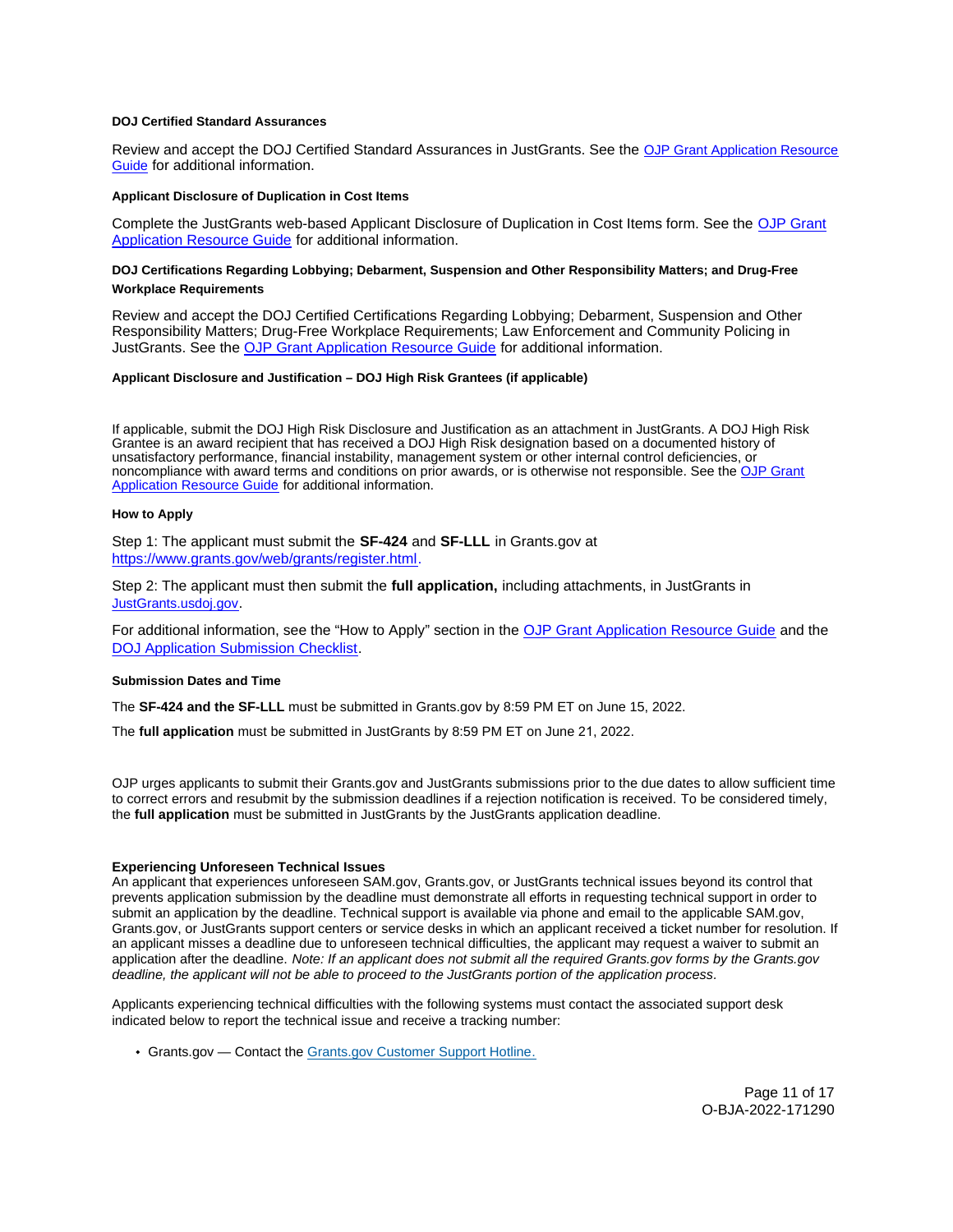- <span id="page-11-0"></span>SAM.gov — Contact the [SAM Help Desk \(Federal Service Desk\).](https://www.fsd.gov/gsafsd_sp)
- JustGrants Contact the JustGrants Support Desk at [JustGrants.Support@usdoj.gov](mailto:JustGrants.Support@usdoj.gov) or 833–872–5175.

An applicant requesting a waiver to submit a late application must document their request for technical assistance in an email to the OJP Response Center at [grants@ncjrs.gov](file:///C:/Users/local_Yehj/INetCache/Content.Outlook/20U4XBR7/grants@ncjrs.gov) **within 24 hours after the application deadline** to request approval to submit their application after the deadline. If an applicant has technical issues with [Grants.gov](https://Grants.gov), the applicant must contact the OJP Response Center within 24 hours of the [Grants.gov](https://Grants.gov) deadline to request approval to submit after the deadline. However, waiver requests will not be reviewed until after the JustGrants deadline to allow time for all waivers to be submitted. Waiver requests to submit after the submission deadline must:

- Describe the technical difficulties experienced.
- Include a timeline of the applicant's submission efforts (e.g., what date and time did the error occur, what date and time was action taken to resolve the issue and resubmit; and what date and time did support representatives respond).
- Include an attachment(s) of the complete grant application and all required documentation and material.
- Include the applicant's Unique Entity Identifier (UEI), and any applicable SAM.gov tracking number(s), Grants.gov Help Desk, and JustGrants Support Desk Ticket Numbers.

OJP will review each request for late submission and required supporting documentation and notify the applicant whether the request has been approved or denied. For more details on the waiver process, OJP encourages applicants to review the "Experiencing Unforeseen Technical Issues" section in the [OJP Grant Application Resource Guide](https://www.ojp.gov/funding/apply/ojp-grant-application-resource-guide#experiencing-unforeseen-technical-issues).

## **Application Review Information**

## **Review Criteria**

## **a. Merit Review Criteria**

Applications that meet the basic minimum requirements will be evaluated by peer reviewers on how the proposed project/program addresses the following criteria:

- 1. Statement of the Problem/Description of the Issue (15 percent) Evaluate the applicant's understanding of the program/issue to be addressed.
- 2. Project Design and Implementation (40 percent) Evaluate the adequacy of the proposal, including the goals, objectives, timelines, milestones, and deliverables.
- 3. Capabilities and Competencies (25 percent) Evaluate the administrative and technical capacity of the applicant to successfully accomplish the goals and objectives.
- 4. Plan for Collecting the Data Required for this Solicitation's Performance Measures (10 percent) Evaluate the applicant's understanding of the performance data reporting requirements and the plan for collecting the required data.
- 5. Budget (10 percent) Evaluate for completeness, cost effectiveness, and allowability (e.g., reasonable, allocable, and necessary for project activities).

## **b. Other Review Criteria/Factors**

Other important considerations for BJA include geographic diversity, strategic priorities, available funding, past performance, and the extent to which the budget worksheet and budget narrative (web-based form) accurately explain project costs that are reasonable, necessary, and otherwise allowable under federal law and applicable federal cost principles.

#### **Review Process**

Applications submitted under this solicitation that meet the basic minimum requirements will be evaluated for technical merit by a peer review panel(s) in accordance with OJP peer review policy and procedures using the review criteria listed

> Page 12 of 17 O-BJA-2022-171290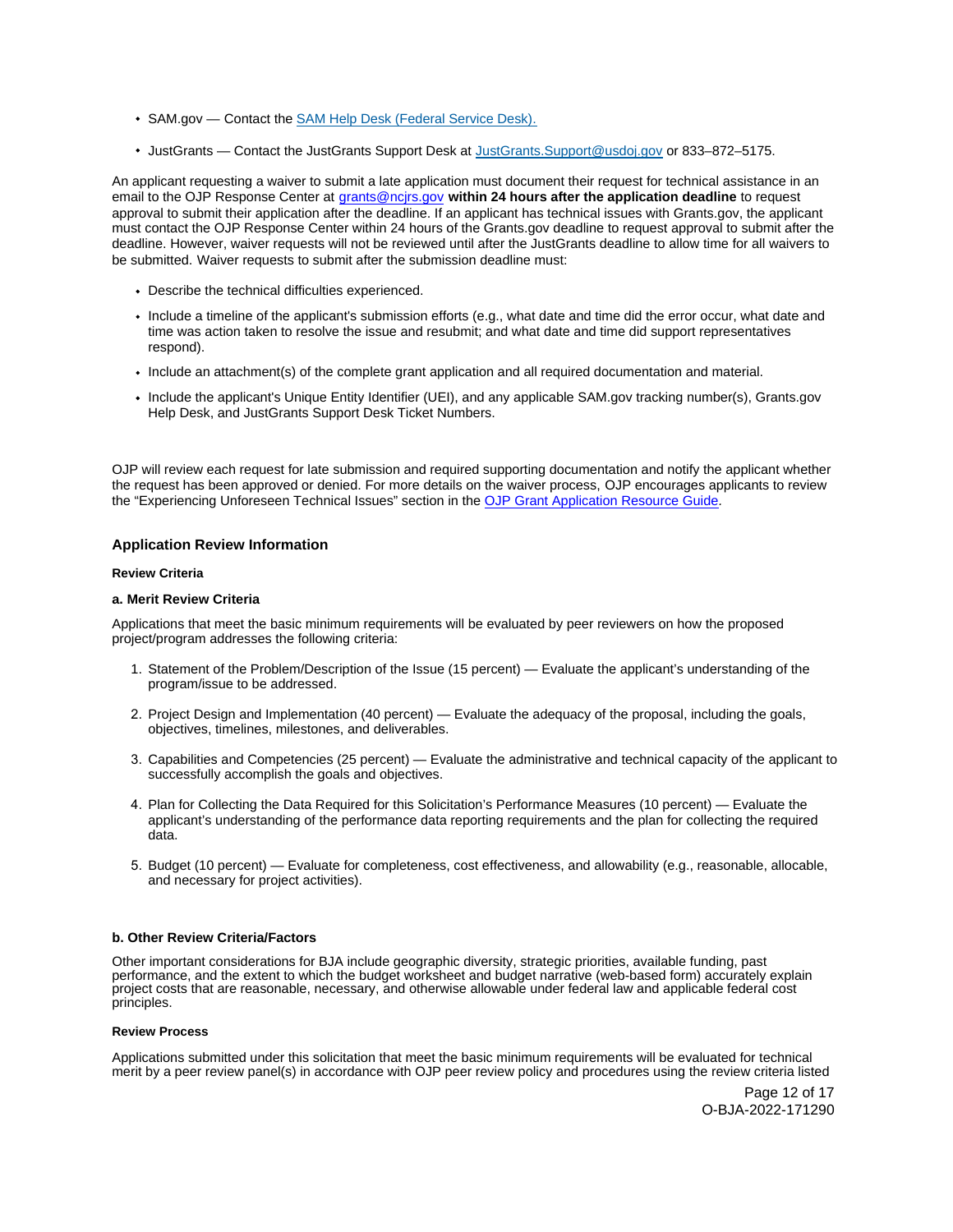<span id="page-12-0"></span>above.

OJP screens applications to ensure they meet the basic minimum requirements prior to conducting the peer review. Although specific requirements may vary, the following are common requirements applicable to all OJP solicitations:

- The application must be submitted by an eligible type of applicant.
- The application must request funding within programmatic funding constraints (if applicable).
- The application must be responsive to the scope of the solicitation.
- The application must include all items necessary to meet the basic minimum requirements.

Pursuant to the Part 200 Uniform Requirements, before award decisions are made, OJP also reviews information related to the degree of risk posed by the applicant. Among other things to help assess whether an applicant with one or more prior federal awards has a satisfactory record with respect to performance, integrity, and business ethics, OJP checks whether the applicant is listed in SAM as excluded from receiving a federal award.

In addition, if OJP anticipates that an award will exceed \$250,000 in federal funds, OJP also must review and consider any information about the applicant that appears in the non-public segment of the integrity and performance system accessible through SAM (currently, the Federal Awardee Performance and Integrity Information System, FAPIIS).

**Important note on FAPIIS:** An applicant may review and comment on any information about itself that currently appears in FAPIIS and was entered by a federal awarding agency. OJP will consider such comments by the applicant, in addition to the other information in FAPIIS, in its assessment of the risk posed by the applicant.

Absent explicit statutory authorization or written delegation of authority to the contrary, all final award decisions will be made by the Assistant Attorney General, who may consider not only peer review ratings and BJA recommendations, but also other factors as indicated in this section.

## **Federal Award Administration Information**

## **Federal Award Notices**

See the [OJP Grant Application Resource Guide](https://www.ojp.gov/funding/apply/ojp-grant-application-resource-guide#federal-award-notices) for information on award notifications and instructions.

## **Administrative, National Policy, and Other Legal Requirements**

If selected for funding, in addition to implementing the funded project consistent with the OJP-approved application, the recipient must comply with all award conditions and all applicable requirements of federal statutes and regulations, including the applicable requirements referred to in the assurances and certifications executed in connection with award acceptance. For additional information on these legal requirements, see the "Administrative, National Policy, and Other Legal Requirements" section in the [OJP Grant Application Resource](https://www.ojp.gov/funding/apply/ojp-grant-application-resource-guide#administrative)  [Guide.](https://www.ojp.gov/funding/apply/ojp-grant-application-resource-guide#administrative)

## **Information Technology (IT) Security Clauses**

An application in response to this solicitation may require inclusion of information related to information technology security. See the [OJP Grant Application Resource Guide](https://www.ojp.gov/funding/apply/ojp-grant-application-resource-guide#information-technology) for information on information technology security.

#### **General Information about Post-Federal Award Reporting Requirements**

In addition to the deliverables described in the "Program Description" section, all award recipients under this solicitation will be required to submit certain reports and data.

Required reports. Award recipients typically must submit quarterly financial reports, progress reports, performance reports, final financial and performance reports, and, if applicable, an annual audit report in accordance with the Part 200 Uniform Requirements or specific award conditions. Future awards and fund drawdowns may be withheld if reports are delinquent. (In appropriate cases, OJP may require additional reports.)

See the [OJP Grant Application Resource Guide](https://www.ojp.gov/funding/apply/ojp-grant-application-resource-guide#general-information) for additional information on specific post-award reporting requirements, including performance measure data.

> Page 13 of 17 O-BJA-2022-171290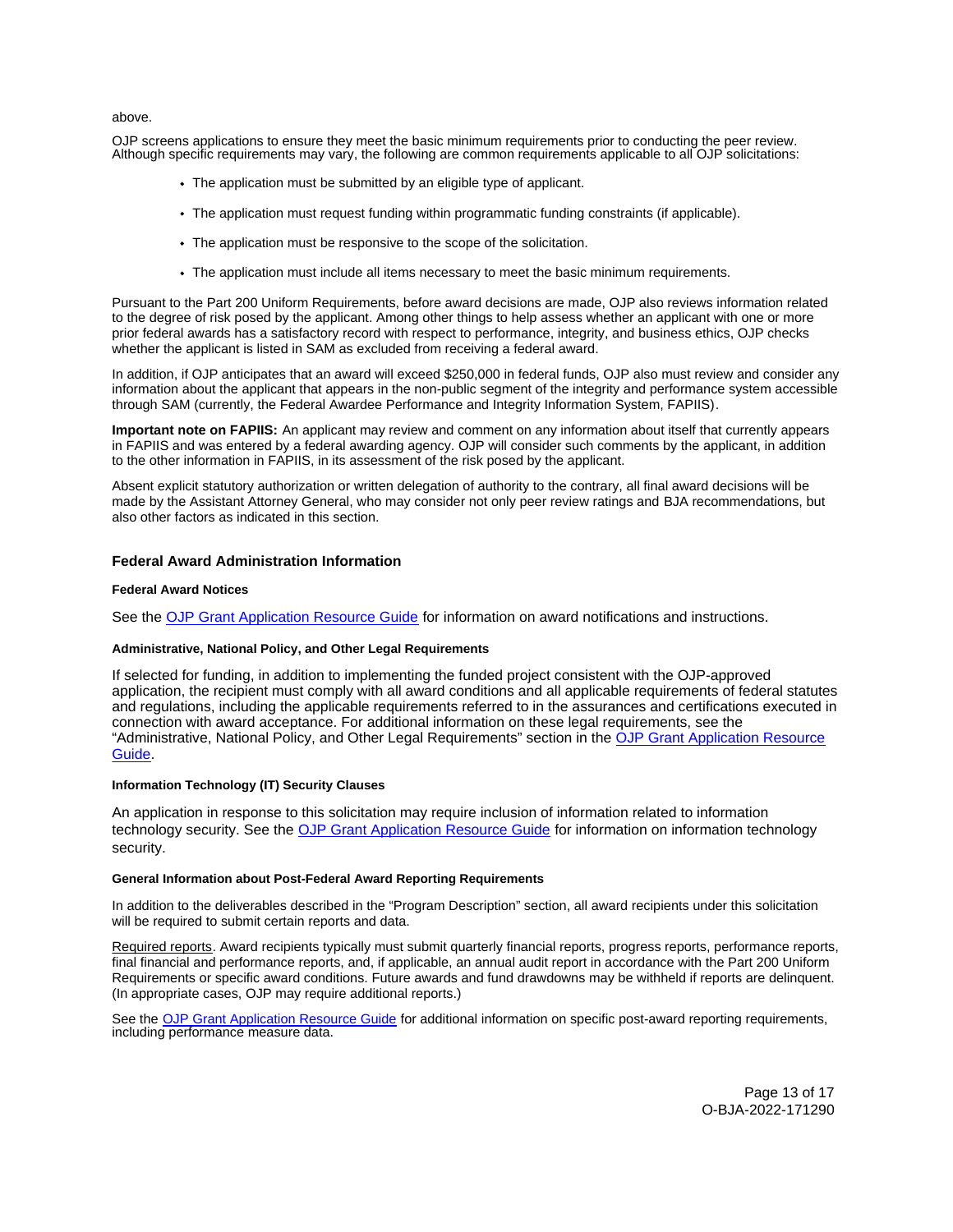# <span id="page-13-0"></span>**Federal Awarding Agency Contact(s)**

For OJP contact(s), see the solicitation cover page.

For contact information for [Grants.gov,](https://Grants.gov) see the solicitation cover page.

For contact information for JustGrants, see the solicitation cover page.

## **Other Information**

## **Freedom of Information and Privacy Act (5 U.S.C. 552 and 5 U.S.C. 552a)**

See the [OJP Grant Application Resource Guide](https://www.ojp.gov/funding/apply/ojp-grant-application-resource-guide#foia) for information on the Freedom of Information and Privacy Act (5 U.S.C. 552 and 5 U.S.C. 552a).

## **Provide Feedback to OJP**

See the [OJP Grant Application Resource Guide](https://www.ojp.gov/funding/apply/ojp-grant-application-resource-guide#feedback) for information on how to provide feedback to OJP.

#### **Performance Measures**

Note: Applicants are **not** required to submit performance data with the application. Rather, performance measure information is included as an alert that successful applicants will be required to submit performance data as part of each award's reporting requirements.

OJP will require each successful applicant to submit regular performance data that show the completed work's results. The performance data directly relate to the goals, objectives, and deliverables identified in the "Goals, Objectives, and Deliverables" discussion. Applicants can visit OJP's performance measurement page at [www.ojp.gov/performance](https://www.ojp.gov/performance) for an overview of performance measurement activities at OJP.

A list of performance measure questions for this program can be found at [https://bja.ojp.gov/sites/g/files/xyckuh186/files/media/document/PDMP-Performance-Measures.pdf.](https://bja.ojp.gov/sites/g/files/xyckuh186/files/media/document/PDMP-Performance-Measures.pdf)

BJA will require award recipients to submit performance measure data in in the Performance Management Tool, and separately submit a semi-annual performance report in JustGrants. BJA will provide further guidance on the post-award submission process, if selected for award. Further information about performance measures can be found at [https://www.cossapresources.org/Program/SiteGrants/Grantee/Management.](https://www.cossapresources.org/Program/SiteGrants/Grantee/Management)

## **Application Checklist**

## **BJA FY 2022 Harold Rogers Prescription Drug Monitoring Program**

This application checklist has been created as an aid in developing an application. The [DOJ Application Submission](https://justicegrants.usdoj.gov/sites/g/files/xyckuh296/files/media/document/appln-submission-checklist.pdf)  [Checklist](https://justicegrants.usdoj.gov/sites/g/files/xyckuh296/files/media/document/appln-submission-checklist.pdf) is another resource.

## **What an Applicant Must Do:**

Prior to registering in [Grants.gov](https://Grants.gov):

Confirm your Entity's [System Award Management \(SAM\)](https://sam.gov/SAM/) Registration Information (see [OJP Grant](https://www.ojp.gov/funding/apply/ojp-grant-application-resource-guide#apply)  [Application Resource Guide\)](https://www.ojp.gov/funding/apply/ojp-grant-application-resource-guide#apply)

To register in [Grants.gov](https://Grants.gov):

- [Acquire an Authorized Organization Rep](https://www.ojp.gov/funding/apply/ojp-grant-application-resource-guide#apply)resentative (AOR) and a [Grants.gov](https://Grants.gov) username and password (see [OJP Grant Application Resource Guide\)](https://www.ojp.gov/funding/apply/ojp-grant-application-resource-guide#apply)
- Acquire AOR confirmation from the E-Business Point of Contact (E-Biz POC) (see OJP Grant Application [Resource Guide\)](https://www.ojp.gov/funding/apply/ojp-grant-application-resource-guide#apply)

To find the funding opportunity: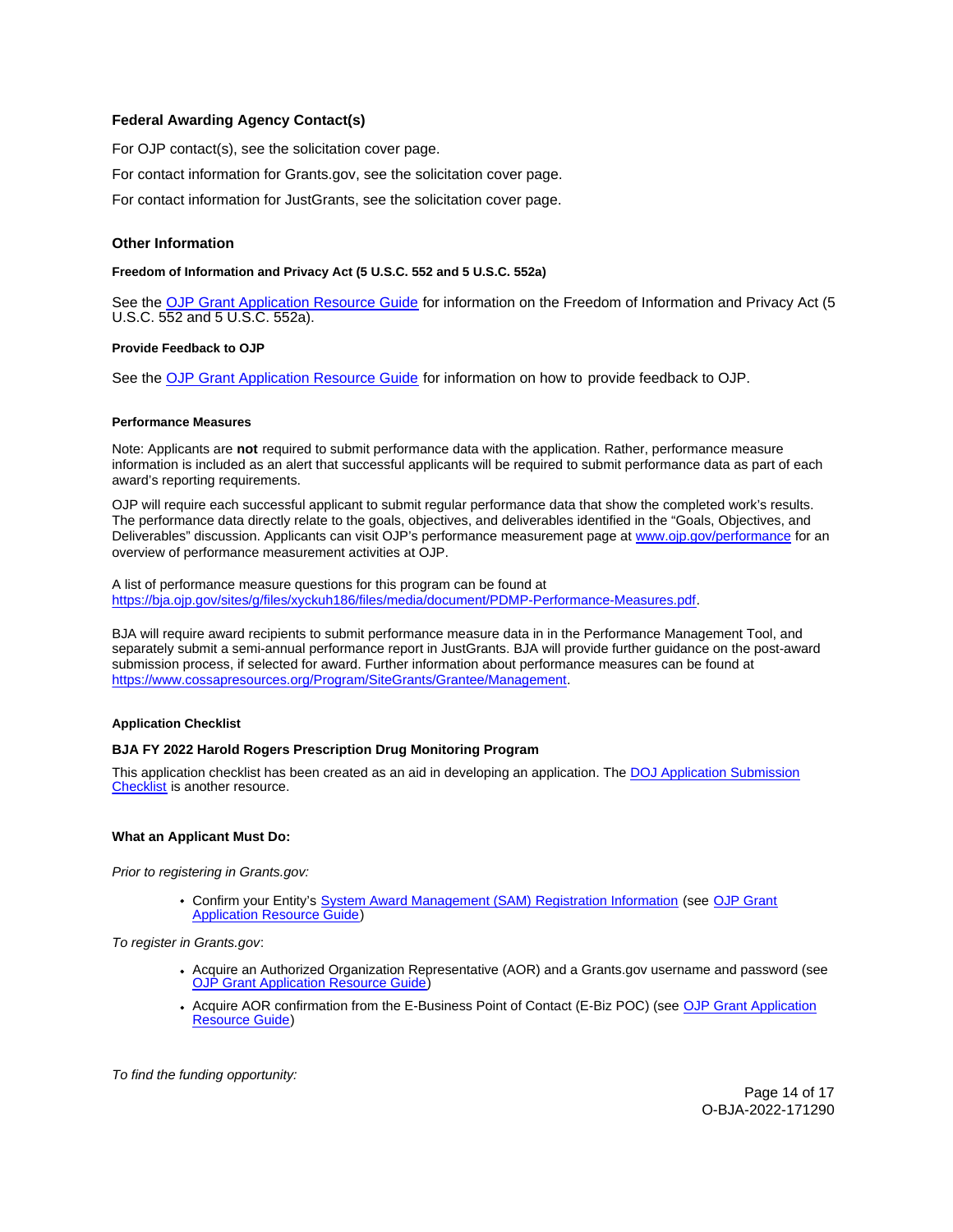- Search for the funding opportunity in [Grants.gov](https://Grants.gov) using the opportunity number, Assistance Listing or keyword(s)
- Access the funding opportunity and application package (see Step 7 in the [OJP Grant Application Resource](https://www.ojp.gov/funding/apply/ojp-grant-application-resource-guide#apply)  [Guide\)](https://www.ojp.gov/funding/apply/ojp-grant-application-resource-guide#apply)
- Sign up for [Grants.gov](https://Grants.gov) email [notifications](https://www.grants.gov/web/grants/manage-subscriptions.html) (optional) (see [OJP Grant Application Resource Guide\)](https://www.ojp.gov/funding/apply/ojp-grant-application-resource-guide#apply)
- Read Important Notice: Applying for Grants in Grants.gov
- Read OJP policy and guidance on conference approval, planning, and reporting

available at <https://www.ojp.gov/funding/financialguidedoj/iii-postaward-requirements#6g3y8>(see [OJP Grant Application](https://www.ojp.gov/funding/apply/ojp-grant-application-resource-guide#prior-approval)  [Resource Guide\)](https://www.ojp.gov/funding/apply/ojp-grant-application-resource-guide#prior-approval)

## **Overview of Post-Award Legal Requirements:**

Review the "[Overview of Legal Requirements Generally Applicable to OJP Grants and Cooperative](https://www.ojp.gov/funding/explore/legal-overview-awards)  [Agreements - FY 2022 Awards"](https://www.ojp.gov/funding/explore/legal-overview-awards) in the [OJP Funding Resource Center.](https://www.ojp.gov/funding/explore/legal-overview-awards)

## **Review Scope Requirement:**

The federal amount requested is within the allowable limit(s) of \$1,400,000.

## **Review Eligibility Requirement:**

- State governments\*
- City or township governments
- County governments
- Other:
- State governments and U.S. territories that have an enabling statute or regulation (pending or enacted) requiring the submission of controlled substance prescription data to an authorized state agency.
- Applicants within a state that does not have such an enabling statute are eligible to apply as a city, county, or region if (a) the city, county, or region has enacted an enabling statute, ordinance, or regulation requiring the submission of controlled substance prescription data to an authorized city, county, or region; (b) the city, county, or region agrees to transfer the PDMP system to an authorized state agency if the state adopts an enabling state statute requiring the submission of controlled substance prescription data to an authorized state agency; and (c) the city, county, or region ensures that all vendor contracts are written to permit the transfer of ownership of the system to the authorized state agency.

## **Prepare to submit the Application for Federal Assistance standard form (SF)-424 and Disclosure of Lobbying Activities form (SF-LLL)**

- Review Information to complete the Application for Federal Assistance (SF-424) in [Grants.gov](https://Grants.gov)
- Complete Standard Applicant Information (SF-424 information from [Grants.gov\)](https://Grants.gov)
- Submit the **SF-424** and **SF-LLL** in [Grants.gov](https://Grants.gov)

#### After the SF-424 and SF-LLL submission in [Grants.gov](https://Grants.gov), receive [Grants.gov](https://Grants.gov) email notifications that:

- Submission has been received in [Grants.gov](https://Grants.gov)
- Submission has either been successfully validated or rejected with errors (see OJP Grant Application [Resource Guide\)](https://www.ojp.gov/funding/apply/ojp-grant-application-resource-guide#apply)

If no [Grants.gov](https://Grants.gov) receipt and validation, or if error notifications are received:

Contact [Grants.gov](https://Grants.gov) Customer Support Hotline at 800-518-4726, 606-545-5035, at [Grants.gov customer](https://www.grants.gov/web/grants/support.html)  [support](https://www.grants.gov/web/grants/support.html) webpage, or email at [support@grants.gov](mailto:support@grants.gov) regarding technical difficulties (see OJP Grant Application [Resource Guide\)](https://www.ojp.gov/funding/apply/ojp-grant-application-resource-guide#apply)

Receive email notification to complete application in JustGrants:

• Proceed to complete application in JustGrants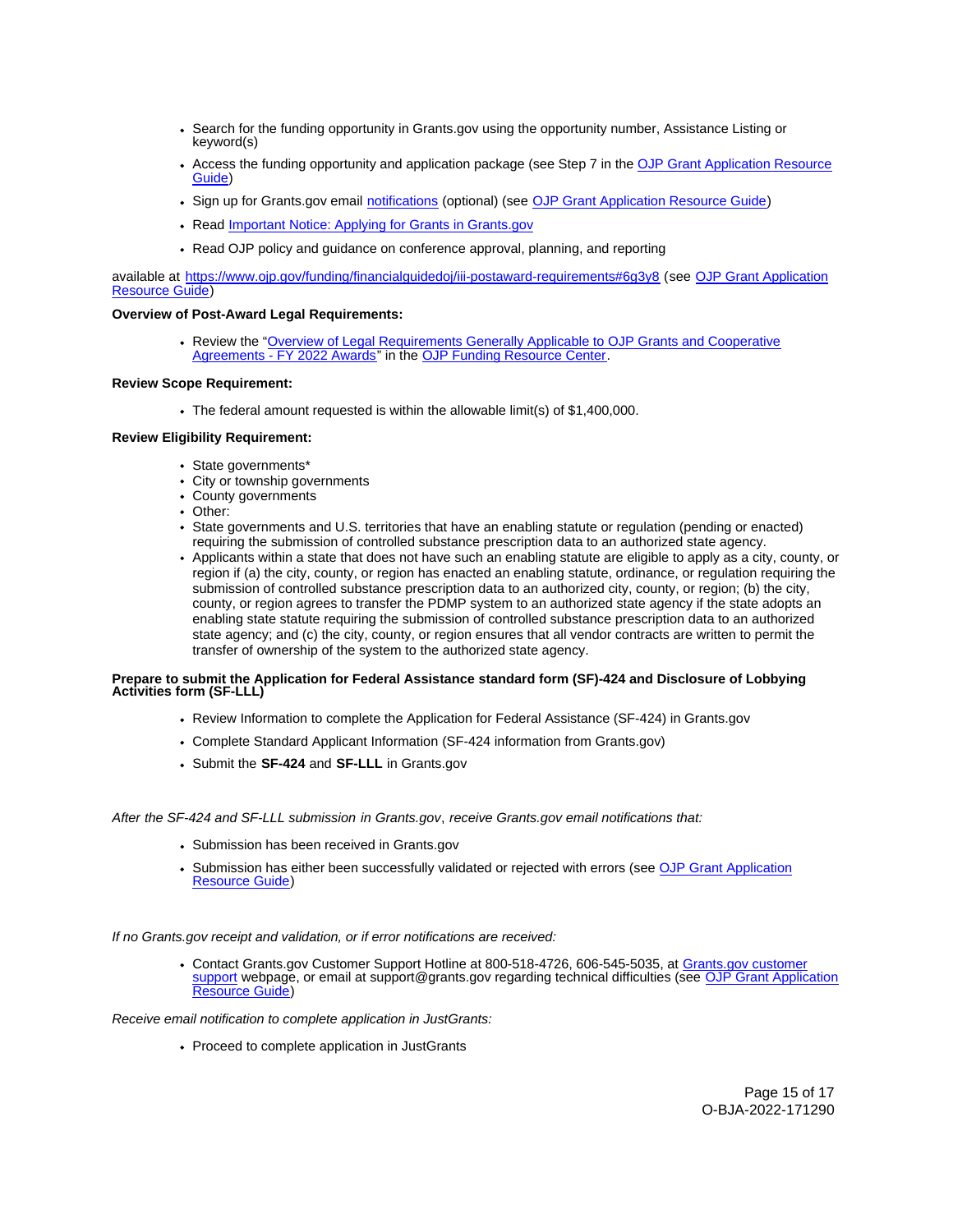## **Content of Application Submission: Critical Application Elements**

The following items are critical application elements required to pass the basic minimum requirements review. If OJP determines that an application does not include the following elements, it will neither proceed to peer review, nor receive further consideration.

- Proposal Abstract
- Proposal Narrative
- Budget Worksheet and Budget Narrative (web-based form)

#### **Budget and Associated Documentation:**

- Indirect Cost Rate Agreement (if applicable) (see [OJP Grant Application Resource Guide\)](https://www.ojp.gov/funding/apply/ojp-grant-application-resource-guide#indirect-cost)
- Financial Management and System of Internal Controls Questionnaire

(see [OJP Grant Application Resource Guide\)](https://www.ojp.gov/funding/apply/ojp-grant-application-resource-guide#fm-internal-controls-questionnaire)

• Disclosure of Process related to Executive Compensation, if applicable (see OJP Grant Application Resource Guide)

#### **Additional Application Components:**

- Tribal Authorizing Resolution (if applicable)(see [OJP Grant Application Resource Guide\)](https://www.ojp.gov/funding/apply/ojp-grant-application-resource-guide#tribal-authorizing-resolution)
- Research and Evaluation Independence and Integrity (see [OJP Grant Application Resource Guide\)](https://www.ojp.gov/funding/apply/ojp-grant-application-resource-guide#research-evaluation)
- Request and Justification for Employee Compensation; Waiver (if applicable) (see [OJP Grant Application](https://www.ojp.gov/funding/apply/ojp-grant-application-resource-guide#limitation-use-award)  [Resource Guide\)](https://www.ojp.gov/funding/apply/ojp-grant-application-resource-guide#limitation-use-award)
- Timeline/Project plan
- Résumés for Key Personnel
- Letters of Support (if applicable)
- Letter Affirming Assurances and Relevant Legislation and Memorandum of Understanding or Inter-Local Agreements (if applicable)
- Documentation of Proposed Subrecipients and Procurement Contracts

## **Disclosures and Assurances:**

- [Disclosure of Lobbying Activities \(SF-LLL\)](https://ojp.gov/funding/Apply/Resources/Disclosure.pdf) (see [OJP Grant Application Resource Guide\)](https://www.ojp.gov/funding/apply/ojp-grant-application-resource-guide#disclosure-lobby)
- Applicant Disclosure of Duplication in Cost Items (see [OJP Grant Application Resource Guide\)](https://www.ojp.gov/funding/apply/ojp-grant-application-resource-guide#applicant-disclosure-pending-applications)
- DOJ Certified Standard Assurances (see [OJP Grant Application Resource Guide\)](https://www.ojp.gov/funding/apply/ojp-grant-application-resource-guide#administrative)
- DOJ Certifications Regarding Lobbying; Debarment, Suspension and Other Responsibility Matters; and Drug-Free Workplace Requirements (see [OJP Grant Application Resource Guide\)](https://www.ojp.gov/funding/apply/ojp-grant-application-resource-guide#administrative)
- Applicant Disclosure and Justification DOJ High Risk Grantees (if applicable) (see [OJP Grant Application](https://www.ojp.gov/funding/apply/ojp-grant-application-resource-guide#applicant-disclosure-justification)  [Resource Guide\)](https://www.ojp.gov/funding/apply/ojp-grant-application-resource-guide#applicant-disclosure-justification)

#### Submit application in JustGrants:

Application has been successfully submitted in JustGrants

If no JustGrants application submission validation, or if error notifications are received:

• Contact the JustGrants Service Desk at 833-872-5175 or [JustGrants.Support@usdoj.gov](mailto:JustGrants.Support@usdoj.gov) regarding technical difficulties.

> Page 16 of 17 O-BJA-2022-171290